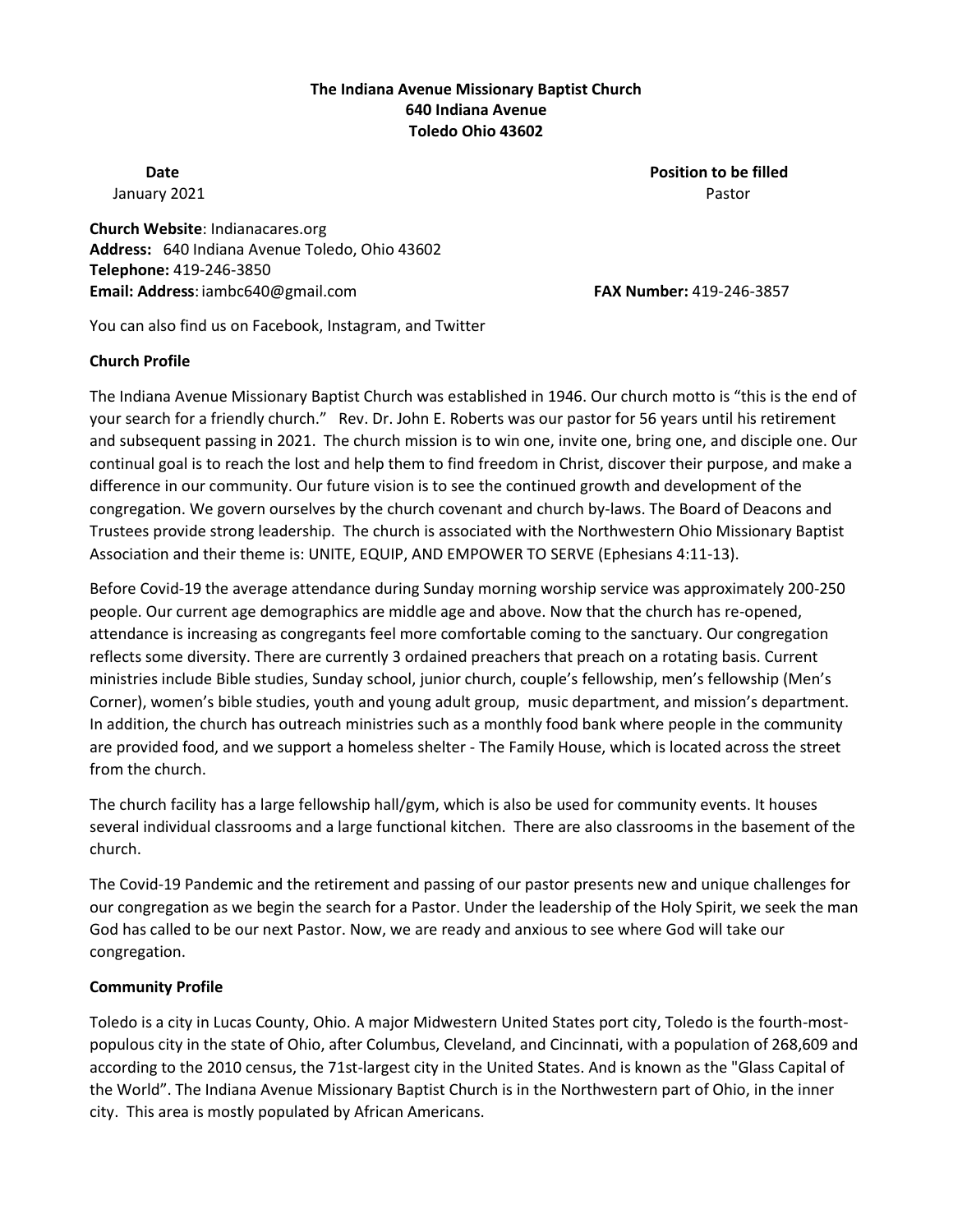Activities such as bowling, movie theaters, Cedar Point Amusement Park in Sandusky Ohio, which is an hour from Toledo. An award-winning Art Museum and zoo, Imagination Station Toledo's science center, and Toledo Mud Hens, our professional baseball team. Theatre Productions can be enjoyed at the Valentine, and Stranahan Theatres'. We are anxious to see what God will do in our church and community as we move forward with a new Pastor.

Toledo Metro Area Population and Employer Information:

| As of 2020 Ohio US Census Bureau Estimated Population |         |
|-------------------------------------------------------|---------|
| Toledo Ohio Race and Hispanic Origin                  |         |
| 2020 Ohio US Census Bureau estimated population       | 268,609 |
| White Alone                                           | 62.6%   |
| Black, African American Alone                         | 27.4%   |
| Native American, Alaskan Native Alone                 | .03%    |
| Asian Alone                                           | 1.3%    |
| Two or more Races                                     | 5.4%    |
| Native Hawaiian and other Pacific Islanders Alone     | 0.0%    |
| Hispanic or Latino                                    | 8.6%    |
| White not Hispanic or Latino                          | 58.7%   |
| Toledo's Top Employers (7)                            |         |
| ProMedica (Medical Wellness)                          | 15,000  |
| Mercy health Partners (Hospital)                      | 6,185   |
| University of Toledo (College)                        | 4691    |
| UT Health Campus (Hospital)                           | 3,750   |
| <b>Toledo Public Schools (Education)</b>              | 3,193   |
| City of Toledo (Government)                           | 2,700   |
| Kroger, Inc. (Retail Grocery)                         | 2,632   |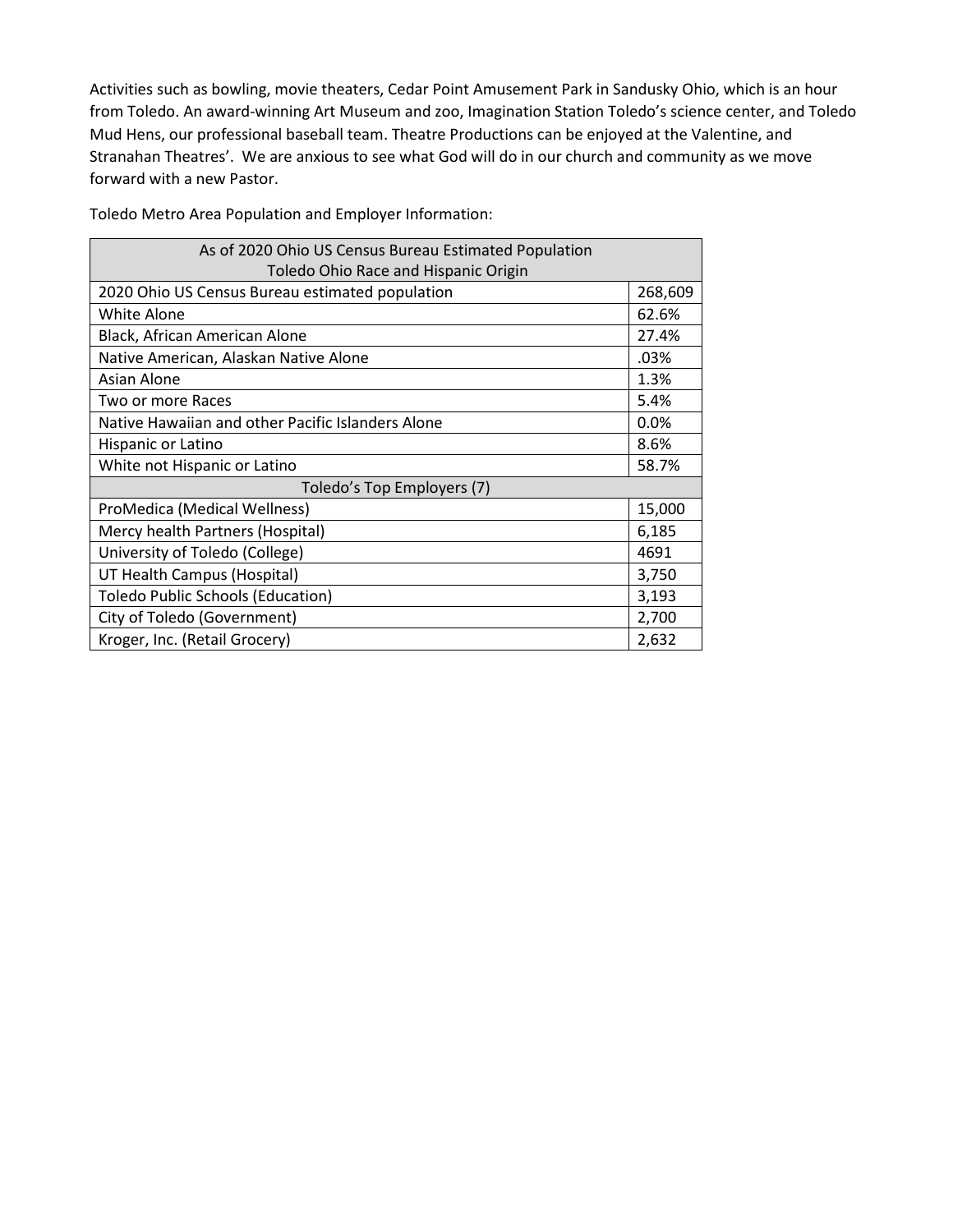## **PASTOR – THE INDIANA AVE. MISSIONARY BAPTIST CHURCH (IAMBC)**

### **Job Description**

The pastor shall serve as the chief under-shepherd and overseer of our church, feeding, leading, and nurturing the people of God. The Pastor's main responsibilities will be to communicate God's Word, minister to the spiritual needs of the people, and provide biblical leadership for our church while working in harmony with current church leaders.

## **Qualifications:**

- Born-Again Christian, called by God to preach.
- Committed to God's Word in words, deeds, and actions.
- Demonstrates a love for our Lord and Savior Jesus Christ, and has a lifestyle characterized by moral integrity. Meeting the qualifications outlined in 1 Timothy 3.
- Demonstrates a clear understanding of the Baptist Doctrine and possesses the ability to preach and teach effectively from the Holy Scriptures.
- ●
- Possess effective administrative and leadership skills.
- Demonstrates commitment and the ability to design and achieve a plan to fully engage the church in support of discipleship, membership retention, membership growth, and community outreach efforts.
- Received a ministerial ordination and license from an accredited organization recognized by the IAMBC.
- A degree and/or extensive training from a sound, credible Bible College, Seminary, or School of Theology/Divinity.
- Committed to continued growth as a pastor, as well as, formal pastoral training, education, and professional development.
- Strong interpersonal, written, and oral communication skills.
- Knowledge of computer and media technology is a plus.

# **Duties/Responsibilities**:

- Prepare and deliver biblically sound, biblically-based, and spirit-filled sermons designed to save the lost and encourage/inspire those who are saved.
- Participate and/or oversee the planning of worship services and events
- Encourage IAMBC members to become prayerfully engaged and involved in various church ministries by dedicating their God-given time, talent, and resources to the furtherance of the Gospel.
- Train, develop, and equip IAMBC members to aid in carrying out the church's various ministries and furthering the Gospel.
- Encourage tithing and sacrificial giving as God's method of financially supporting His Church as taught in Malachi 3:8-10; and 1 Corinthians 9.
- Preside over worship services, bible studies, weddings, and funeral services.
- Provide teaching and counseling on the proper observance of the Lord's Supper and Baptism.